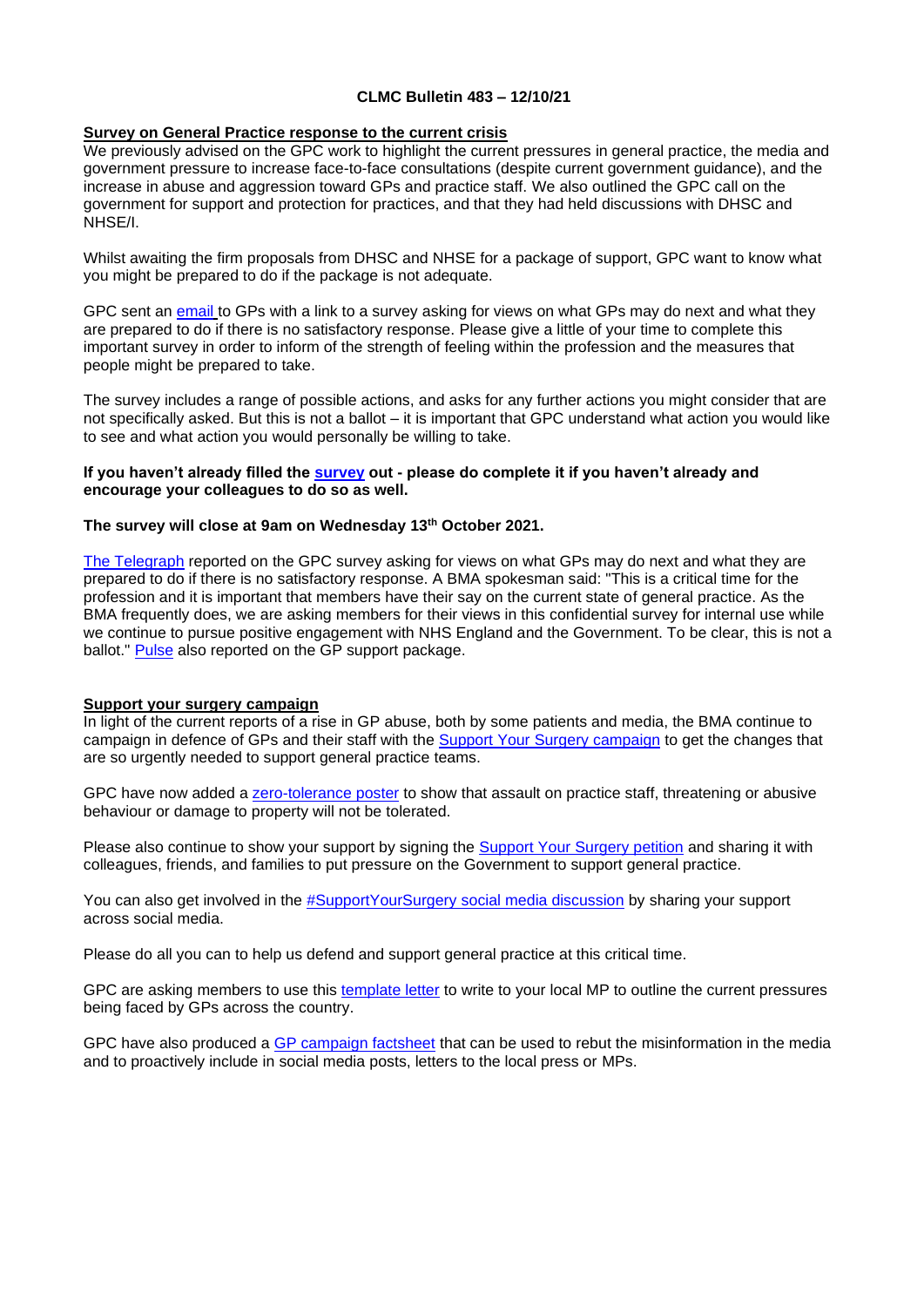# **GP Pay Transparency – NHSE/I Guidance**

The statutory instrument to amend the [GMS and PMS Regulations](https://www.legislation.gov.uk/uksi/2021/995/contents/made) affecting pay transparency has been laid before Parliament and will come into force on 1 October 2021. NHSE/I has now published guidance on how the regulation will work in practice, which is available [here.](https://www.england.nhs.uk/wp-content/uploads/2021/10/B0939-general-practice-pay-transparency-guidance-v1.pdf)

GPC have made clear the significant concerns about the change compelling GPs to publicly declare NHS earnings above £150,000 especially in the current climate of threat, aggression and violence towards GPs. GPC believe this will be hugely damaging to morale among the profession and wholly counterproductive in terms of the ability to recruit and retain GPs. If this comes into force, it will have been imposed on the profession in breach of the original agreement and GPC England has not agreed to them being introduced in the absence of similar requirements across all providers of various primary care services.

This was reported by [GPonline,](https://www.gponline.com/list-gps-earning-150000-published-year-end/article/1729564) where GPC chair, Dr Richard Vautrey, said that pay transparency was agreed as part of the five-year contract deal 'on the clear understanding that GPs were not being singled out but that the government would also require other professions such as pharmacists and dentists to publish NHS earnings above a certain figure too'.

# **Tees Valley Primary Care Training Hub newsletter**

You can view the latest Primary Care Training Hub Newsletter [here.](https://www.clevelandlmc.org.uk/website/IGP367/files/Samantha%20Cave%20%E2%80%93%20Primary%20Care%20Training%20Hub%20South%20ICP%20Workforce%20Transformation%20Manager%20sam.cave@hee.nhs.uk%20Cat%20Lowe%20-%20Primary%20Care%20Training%20Hub%20South%20Locality%20Programme%20Coordinator%20Cat.Lowe@hee.nhs.uk.pdf)

Please be aware that if you have not completed the OPT IN survey you will no longer receive the newsletter directly from the Primary Care Training Hub. If you wish to continue receiving the newsletter, please complete the short survey on the last page.

#### **Extension of central PPE provision consultation**

The Department of Health and Social Care have launched a consultation on extending the provision of centrally-funded PPE until March 2023. The link to provide consultation feedback is [here](https://www.gov.uk/government/consultations/extending-free-ppe-to-the-health-and-care-sector) and you can view this [Consultation Factsheet](https://www.clevelandlmc.org.uk/website/IGP367/files/PPE%20Consultation%20Factsheet%20-%20for%20health%20and%20care.pptx) for further information.

The consultation is open until 23:45 on 31<sup>st</sup> October 2021 and we would encourage you to respond to ensure the general practice view is captured.

#### **GP appointment data**

The [GP appointment data for August](https://digital.nhs.uk/data-and-information/publications/statistical/appointments-in-general-practice/august-2021) has been published, showing that the total number of appointments delivered by general practice in August (25.5 million) remains higher than pre-pandemic levels (23.3 million in August 2019). The percentage of appointments delivered face-to-face has also risen to 57.7%, while the percentage of appointments delivered remotely (by telephone and video consultations) has fallen.

There are 1,904 fewer fully qualified full-time GPs than there were in 2015 despite government promises for 6,000 more. We are almost 8,000 GPs short. In the face of a huge backlog or care in hospitals as well as communities, these figures show that GPs are working harder than ever and dealing with even more patients than before the pandemic. Read the full GPC [statement](https://www.bma.org.uk/bma-media-centre/gp-appointment-levels-higher-than-pre-pandemic)

#### **COVID-19 Vaccination PGD and national protocol**

A revised Spikevax (formerly COVID-19 vaccine Moderna) PGD and national protocol for England have now been published – access [here](https://www.gov.uk/government/collections/covid-19-vaccination-programme#protocols-and-patient-group-directions-(pgds))

#### **Mitigating the effect of dispensing fees cut**

GPC England and the DDA asked NHS England to intervene to change the [fee scale.](https://assets.publishing.service.gov.uk/government/uploads/system/uploads/attachment_data/file/1022913/general-medical-services-statement-of-financial-entitlements-no-2-directions-2021-oct.pdf) As calculated (correctly under an agreed formula) it took account of a 14% increase in volume triggered by the Covid pandemic and the first lockdown. This has caused the steep reduction in fees, which will be partially abated next April.

It is not just dispensing doctors who are affected by this fee cut. The scale also includes non-dispensing GPs who claim for Personally Administered items, including vaccines. There is on average a 35 pence per item decrease in dispensing fees.

The DDA have asked all of their members to write to their MPs as per their [template letter](https://dispensingdoctor.org/wp-content/uploads/2021/10/Template-MP-Letter-FINAL.docx) and we encourage local practices to consider doing the same.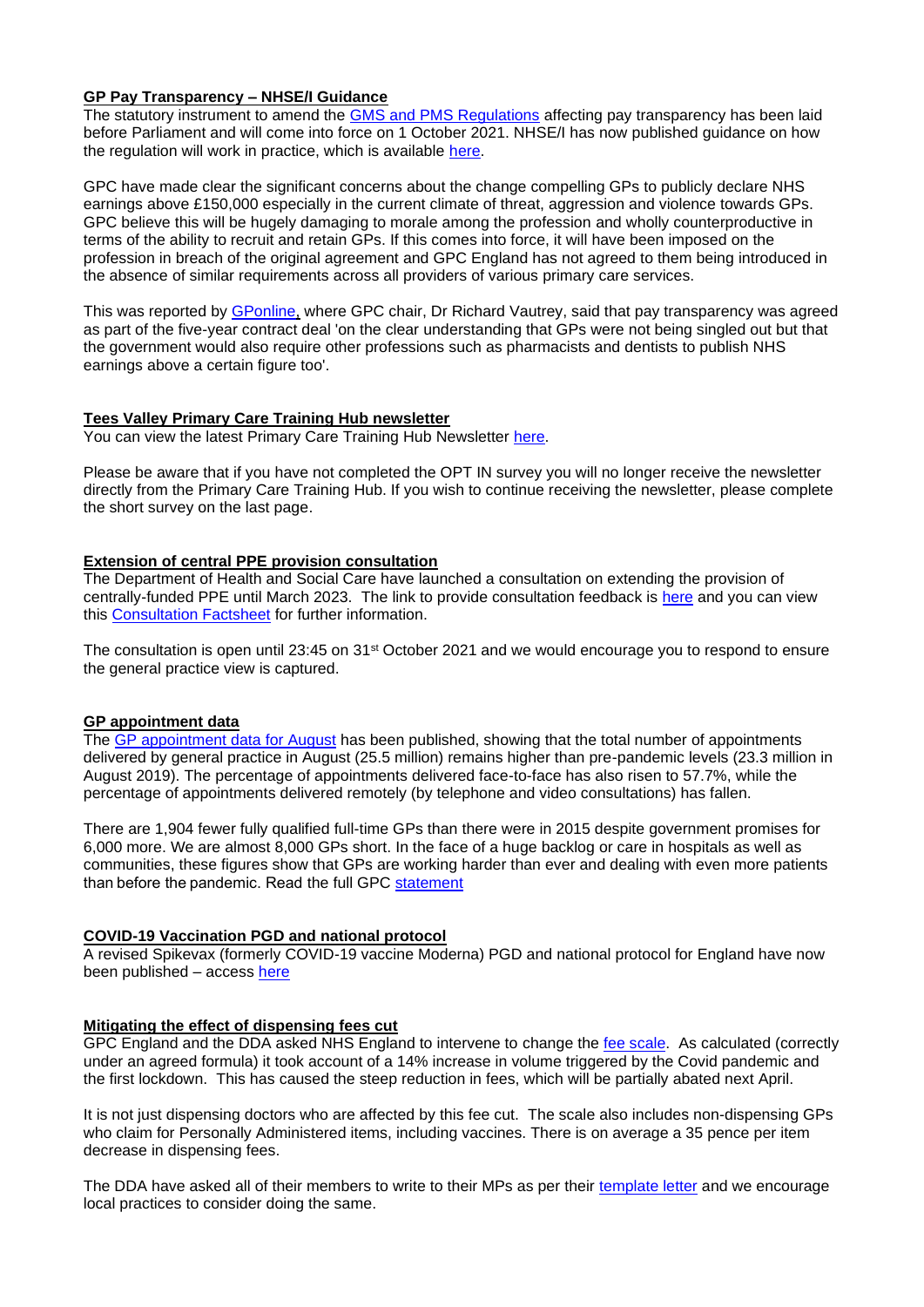# **Message from Diabetes UK – Helping patients get Active Conference**

Registrations are now open for the new Helping Patients Get Active online conference, as part of the Live Well Move More programme, funded by Sport England.

We know how important moving more is as part of a healthy lifestyle – especially for patients living with diabetes. But lots of people don't know where to start, have barriers to overcome, or need more support to get started.

The free online conference from Tuesday, 2 November to Thursday, 4 November 2021 is ideal for any healthcare professional who wants to encourage adults with diabetes to do more than 30 minutes of exercise per week.

Over three lunch-time sessions (12.30 – 1.30pm) attendees will:

- hear from inspiring experts in their field as the key issues surrounding diabetes and exercise are addressed, leaving delegates better equipped at helping people get more active
- take away practical learnings that can be implemented in their workplace the very next day
- improve knowledge and understanding of diabetes and exercise, and get access to a variety of resources that you can use as a healthcare professional
- get top tips that will increase confidence in discussing physical activity with patients, especially those with low motivation to exercise
- put questions to the expert speakers
- receive a certificate of attendance for joining the conference live.

Find out more about the agenda and speakers, and register to attend, on our conference web page: Helping [Patients Get Active Conference 2021 | Diabetes UK](https://eur03.safelinks.protection.outlook.com/?url=https%3A%2F%2Fwww.diabetes.org.uk%2Fprofessionals%2Fconferences%2Fhelping-patients-get-active&data=04%7C01%7CRob.Miller%40stockton.gov.uk%7Cd9d71fbb22114703f0f608d98ca85931%7Cc947251d81c44c9b995df3d3b7a048c7%7C0%7C0%7C637695477073348801%7CUnknown%7CTWFpbGZsb3d8eyJWIjoiMC4wLjAwMDAiLCJQIjoiV2luMzIiLCJBTiI6Ik1haWwiLCJXVCI6Mn0%3D%7C2000&sdata=2yOOj%2B2gKioDlqcrYFOIR4hXdQZvmCtBlpskgcbffxc%3D&reserved=0)

## **GPC GP Bulletin**

Read the GP bulletin [here.](https://bma-mail.org.uk/t/JVX-7KDYH-EC5E0CEA0D8A5317JCJOU4BA186991484320BE/cr.aspx)

# **[BMA COVID-19 guidance](https://www.bma.org.uk/advice-and-support/covid-19)**

Read the GPC [COVID-19 toolkit for GPs and practices,](https://www.bma.org.uk/advice-and-support/covid-19/practical-guidance/covid-19-toolkit-for-gps-and-gp-practices) which provides comprehensive guidance for practices to manage contractual issues and service provision during the coronavirus pandemic. There is also guidance on the following topics:

- [Model terms of engagement for a GP providing temporary COVID-19 services](https://www.bma.org.uk/advice-and-support/covid-19/your-contract/covid-19-model-terms-for-gps)
- [Terms and conditions for sessional GPs](https://www.bma.org.uk/advice-and-support/covid-19/your-contract/covid-19-your-terms-and-conditions/your-terms-and-conditions-sessional-gps)
- [Risk assessments](https://www.bma.org.uk/advice-and-support/covid-19/your-health/covid-19-risk-assessment)

You can access all the BMA guidance on COVID-19, including ethical guidance, [here](https://www.bma.org.uk/advice-and-support/covid-19)

# **Mental health and wellbeing – looking after you and your practice team**

**GP appraisal leads and GP tutors offer of telephone support conversations** remain for any GP who feels they would like to talk through any aspect of their professional/personal life that has been affected by Covid. To organise a telephone support conversation, either with the appraisal lead or with a GP tutor, please contact the appraisal team, or email [di.jelley@nhs.net](mailto:di.jelley@nhs.net)

**Crisis Coaching & Mentoring**: [Coaching and mentoring sessions are available now](https://people.nhs.uk/support-for-leaders/coaching-and-mentoring-for-leaders/) for all NHS and Health and Social Care leaders. Delivered by The Centre for Army Leadership and Meyler Campbell Coaching, these sessions are designed to support with the huge pressure on the ability of the NHS to deliver safe, high-quality care, sharpen focus on meeting the core needs of staff, ensuring wellbeing and sustained motivation to deal with this rapidly changing situation. The intervention will give leaders an understanding of crisis leadership that goes beyond what is necessary and focused on engagement and motivation through Covid19. Further information and how to register [see link here](https://people.nhs.uk/support-for-leaders/coaching-and-mentoring-for-leaders/)

CLMC continue to offer [wellbeing services via](https://www.clevelandlmc.org.uk/page1.aspx?p=20&t=2) **Validium for ALL working in general practice within Tees** (including locums). We understand that a number of staff have accessed this confidential service and it has been well received.